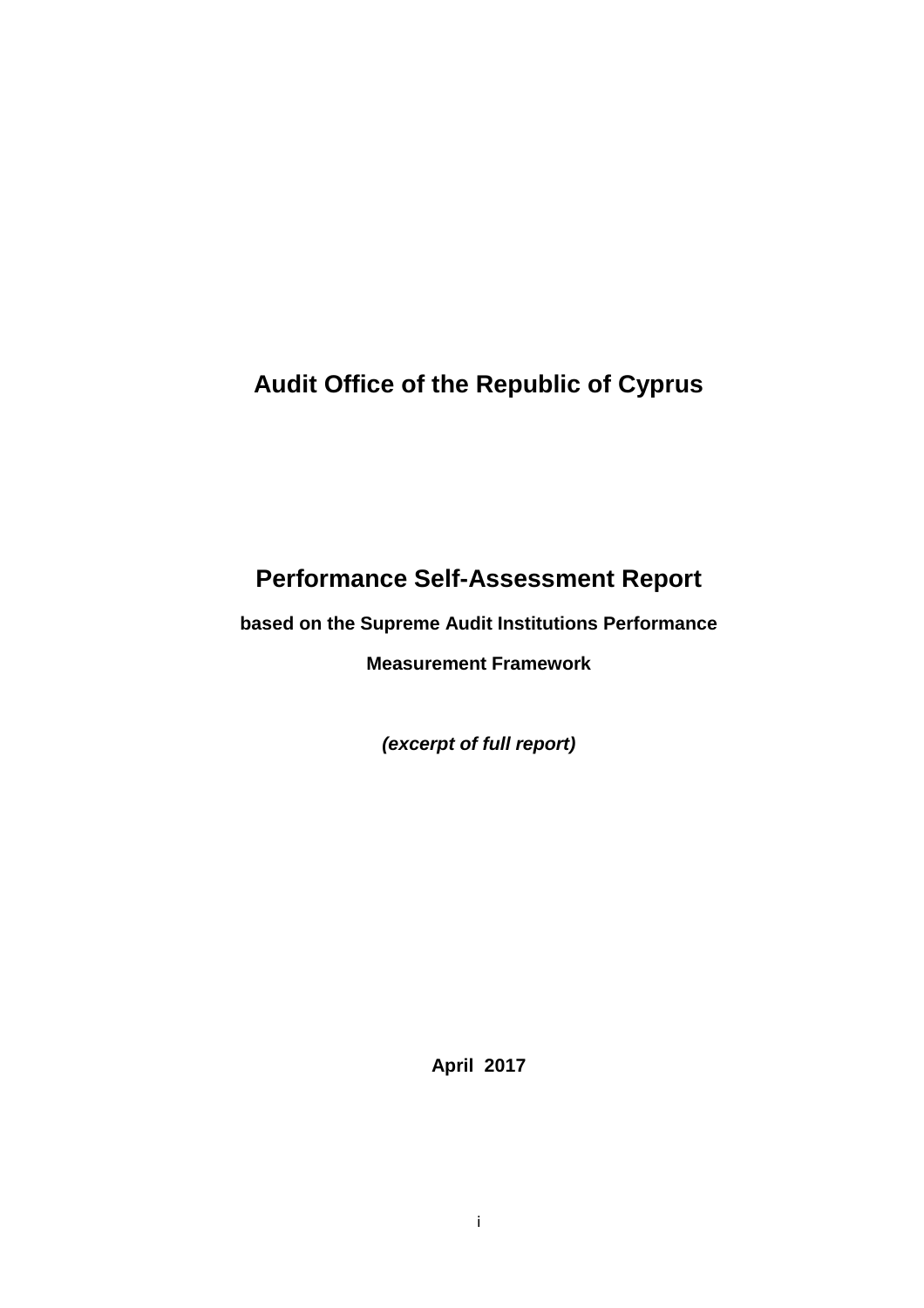## **Contents**

| <b>Foreword</b> |  |  |
|-----------------|--|--|
|                 |  |  |
|                 |  |  |
|                 |  |  |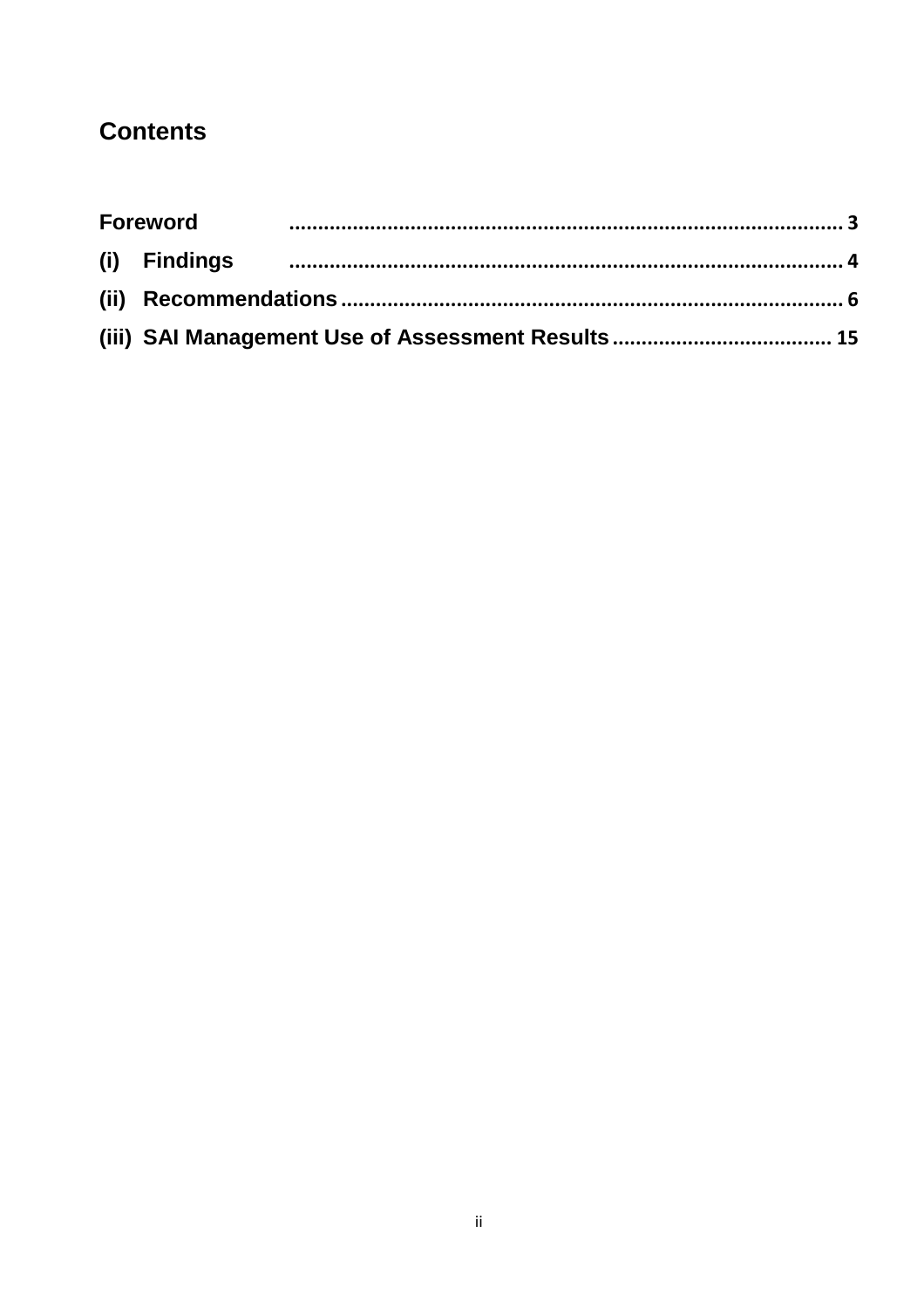## <span id="page-2-0"></span>**Foreword**

Soon after his appointment, the new Auditor General of the Republic of Cyprus decided that a self-assessment exercise should be carried out, in order to identify the strengths and weaknesses of the Audit Office and, where needed, take the necessary steps to implement actions for improvement. The self-assessment team was appointed by the Auditor General and comprised five Audit Officers, together with a Senior Principal Auditor, who led and coordinated the project. The terms of reference of the team were communicated to all staff on 6.2.2015.

The self-assessment was carried out in accordance with the Performance Measurement Framework for Supreme Audit Institutions (SAI PMF) (Pilot Version of 12.7.2013) and started in February 2015. The first draft report (in Greek) was completed on 5.2.2016 and was submitted to the Deputy Auditor General for a factual review. The factual review was completed on 11.3.2016 and the points identified were cleared with the self-assessment team on 19.4.2016. The report was then submitted for translation and after its completion, in August 2016, it was submitted to the INTOSAI Development Initiative (IDI) for a quality assurance review. The IDI comments were received in October 2016 and the team's responses and amendments were re submitted to IDI in January 2017. The quality assurance process was completed in April 2017 and the final report was issued.

Although not stipulated by the SAI PMF, the team submitted a number of suggestions for dealing with the problems/weaknesses identified. These were being discussed with the Auditor General in the course of the self-assessment and in many cases action has already been taken to address these issues, especially through the revision of the Office's Auditing Guidelines, which were being revised at that time.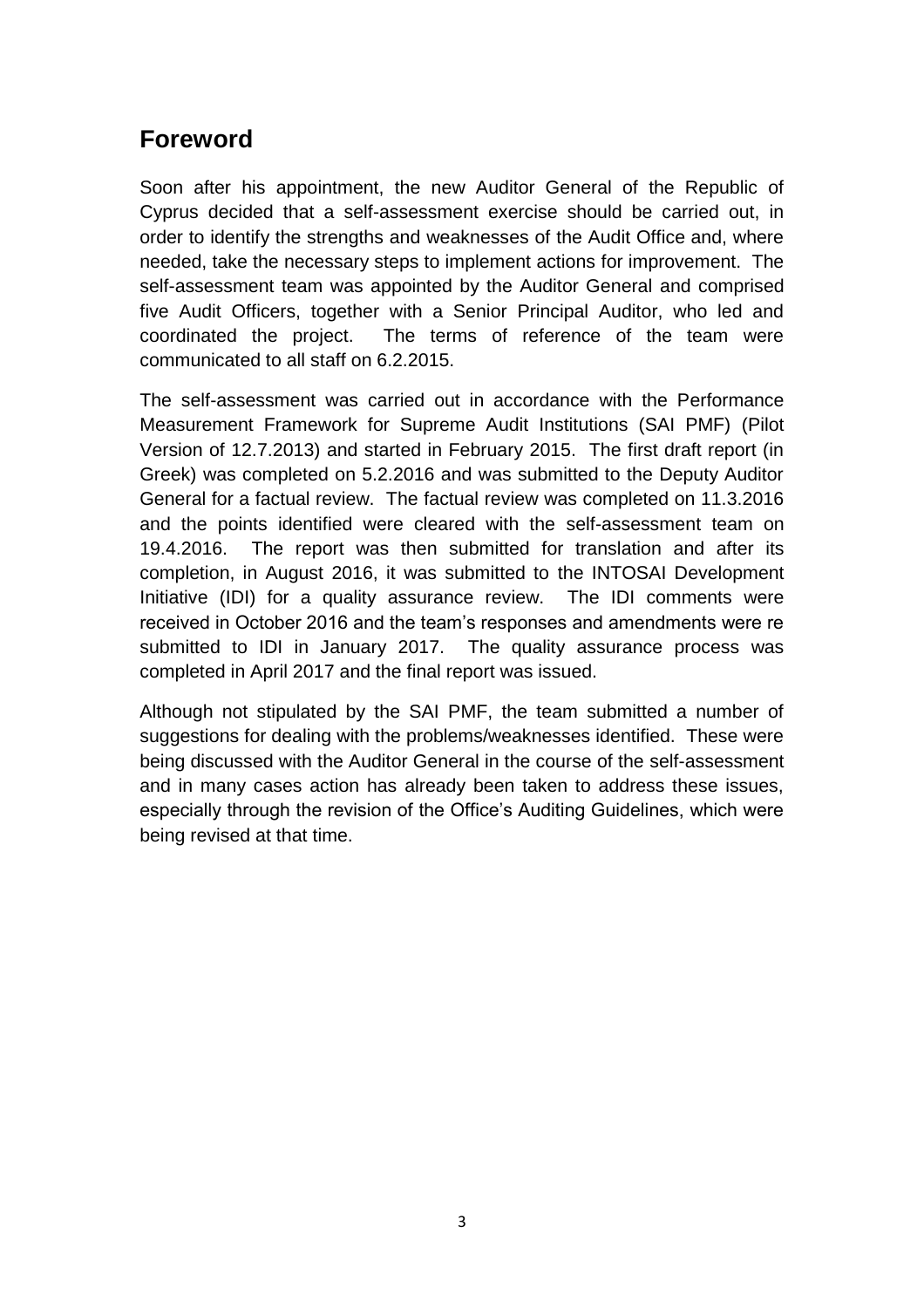# <span id="page-3-0"></span>**(i) Findings**

The self-assessment exercise revealed that the Auditor General, as the external auditor of the Government, has a mandate that is broad enough to ensure that it covers all public sector entities. The Office is entitled to perform all types of audit it considers necessary, and has unrestricted access to records and information. However, mainly due to a significant shortage of staff, the Office cannot cope with its workload, which results in a significant number of audits not being carried out. In the period that extended after the one examined for self-assessment purposes, a lot of the accumulated backlog, concerning mainly the audit of financial statements, was outsourced to private audit firms. It must be noted that the Office cannot deal with the problem of staff shortage itself, as it does not enjoy financial independence. Its annual budget (which also includes job positions) needs to be approved by the Executive (i.e. Ministry of Finance and Council of Ministers) before it is submitted to the Parliament for vote. The Parliament does not have the power to increase the amounts allocated in the Office's Budget (it can only decrease them if it deems it necessary), therefore there is a strong dependence on the Executive in ensuring the Office has the adequate capacity to carry out its mandate satisfactorily. This, in effect, limits the value added to society by the audits of the Office, as some issues relating to entities not audited are either not picked up, or are addressed with much delay, limiting the usefulness of any recommendations provided.

The Office did not have a strategic plan in place covering the period of the review, but one has since been developed, with the assistance of external consultants. The Office performs its audits in accordance with the International Auditing Standards and International Standards for Supreme Audit Institutions, so the foundation of the audits is satisfactory. However, in practice, in many cases there is not enough evidence in the working papers to support that these standards are indeed followed. For example, there is not always evidence for the calculation of materiality, risk assessment and sample selection. The audit planning documents are, in many cases, not detailed enough, and, most significantly, quality control (i.e. review of the working papers) is not evidenced in most cases. The quality of the work done is not consistent between Sections, highlighting the need for training and guidance. Also, the fact that quality assurance procedures are not in place makes it difficult for the Auditor General to ensure that Audit Guidelines and his instructions are followed adequately throughout the Office.

The main output of the Office is the Annual Report of the Auditor General, which is submitted to the President of the Republic and laid before the Parliament. Only a limited number of performance audits is carried out, and in fact even some of the issues addressed to as "performance audit issues" relate mainly to compliance audit findings. The Annual Report attracts a lot of media coverage and the issues raised therein are discussed extensively at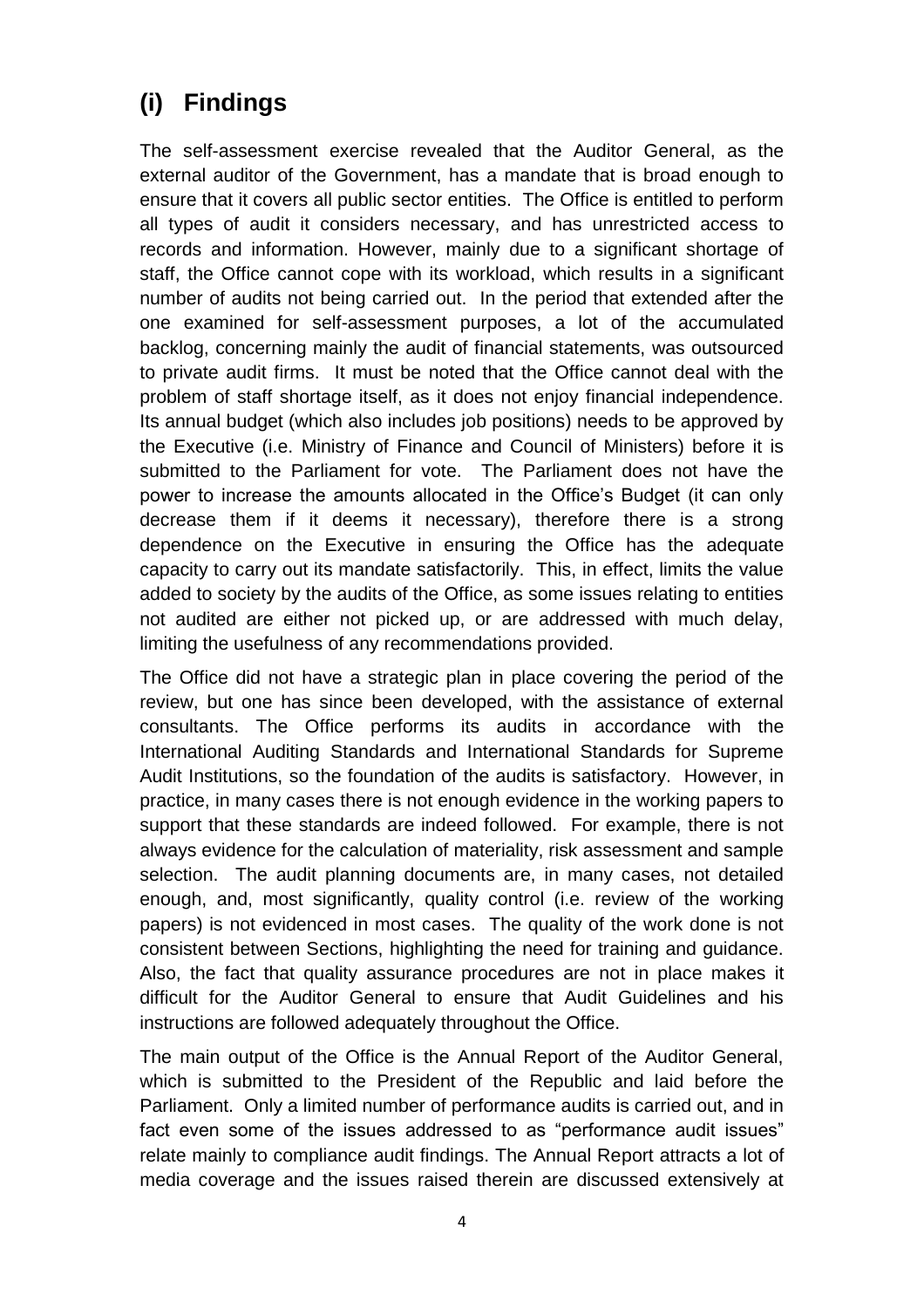the Parliamentary Committee on Development Plans and Public Expenditure Control. The Office is highly regarded by the general society and the various stakeholders (i.e. the Parliament, the Executive, the media) and is perceived as performing work that contributes significantly towards transparency, accountability and the fight against corruption. The implementation of the recommendations of the Auditor General is not compulsory, however, according to a recent Act of Law, all auditees, when submitting their Budget for approval to the Parliament, have to also prepare a report indicating their actions with regard to the recommendations of the Auditor General.

Taking the above into account, the main areas of the PMF in which weaknesses were identified include performance audit results (Indicator SAI-3), the strategy for organizational development (Indicator SAI-8), overall audit planning and quality management (Indicator SAI-9), quality assurance and audit processes (Indicator SAI-10), the financial and compliance audit processes (Indicators SAI-12 and SAI-14), professional development and training (Indicator SAI-21) and the communications strategy and internal communication (Indicator SAI-22). These weaknesses stem from the absence of a strategic plan and quality assurance processes, weak audit planning and documentation procedures, the absence of a professional development plan for the Office staff and the need for a more structured communications strategy. The summarized scores of the assessment per indicator, with a maximum score of 4, are presented in the following table.

| <b>Indicator</b> | <b>Description</b>                                                     | <b>Score</b>   |
|------------------|------------------------------------------------------------------------|----------------|
| SAI-1            | <b>Financial audit results</b>                                         | 2              |
| SAI-2            | Compliance audit results                                               | $\overline{2}$ |
| SAI-3            | Performance audit results                                              | 1              |
| SAI-4            | Judgment results                                                       | N/A            |
| SAI-5            | Annual report and other reports                                        | 3              |
| SAI-6            | Independence of the SAI                                                | $\overline{2}$ |
| SAI-7            | Mandate of the SAI                                                     | 3              |
| SAI-8            | Strategy for organizational development                                | $\Omega$       |
| SAI-9            | Overall audit planning and quality management                          | $\Omega$       |
| <b>SAI-10</b>    | Quality assurance and audit processes                                  | 0              |
| <b>SAI-11</b>    | Financial audit foundations                                            | 3              |
| <b>SAI-12</b>    | Financial audit process                                                | 1              |
| <b>SAI-13</b>    | Compliance audit foundations                                           | 3              |
| <b>SAI-14</b>    | Compliance audit process                                               | 1              |
| <b>SAI-15</b>    | Performance audit foundations                                          | $\overline{2}$ |
| <b>SAI-16</b>    | Performance audit process                                              | $\overline{2}$ |
| <b>SAI-17</b>    | Judgment process                                                       | N/A            |
| <b>SAI-18</b>    | Ethics, management and internal control                                | $\overline{2}$ |
| <b>SAI-19</b>    | Asset management and support services                                  | 3              |
| <b>SAI-20</b>    | Human resource leadership and function                                 | N/A            |
| <b>SAI-21</b>    | Professional development and training                                  | 1              |
| <b>SAI-22</b>    | Communications strategy and internal communication                     | 1              |
| <b>SAI-23</b>    | Communication with the Legislature, the Executive and the<br>Judiciary | 3              |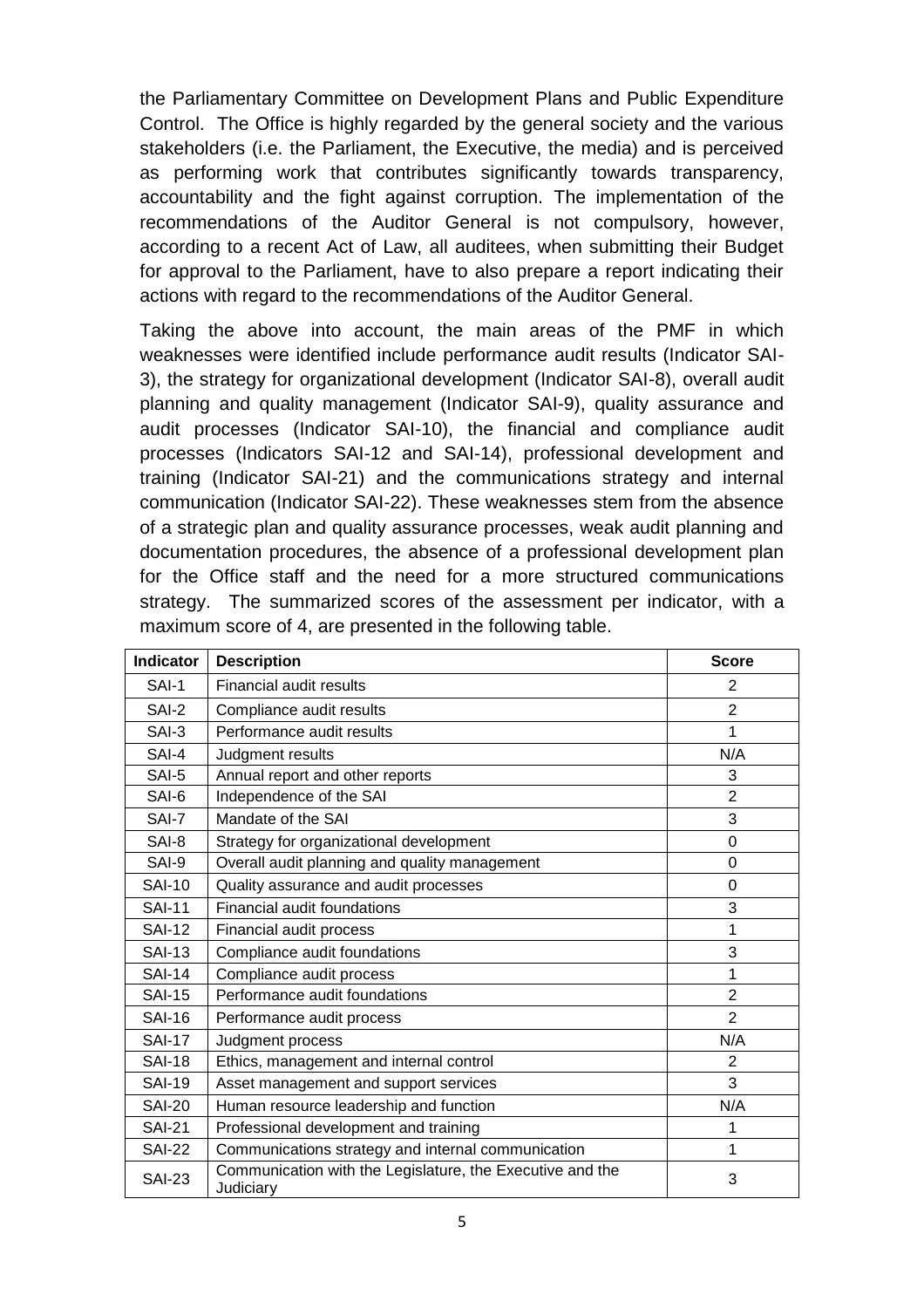|               | Indicator   Description                                                   | <b>Score</b> |
|---------------|---------------------------------------------------------------------------|--------------|
| <b>SAI-24</b> | Communication with the media, citizens and civil society<br>organizations |              |

## <span id="page-5-0"></span>**(ii) Recommendations**

The major recommendations to deal with identified weaknesses in each of the indicators examined are as follows:

**SAI-1:** From the analysis of the data collected and considering the normal practice of the preparation and submission of the Annual Report, it is noted that the audits of each calendar year are completed at around the third quarter of the following calendar year, i.e. when the Annual report is submitted to the President of the Republic, and not by the end of the defined audit year. It is also noted that, more than a third of the audit year examined was used for the completion of audits included in the previous audit year plan. There appears to be a need to alter the audit year timeframe. Based on a recent review of the Office Auditing Guidelines, the audit year has been altered and it now begins on 1st October and ends on 30<sup>th</sup> September of each year.

In addition, it is suggested that, in all cases, even where significant findings do not arise, a report is prepared to document the completion of each audit. The Office will need to take more drastic measures to deal with statutory bodies with significant delays in the submission of their financial statements.

The inability of the Office to timely execute all audits assigned, is primarily due to its significant understaffing. This problem is expected to be temporarily dealt with by assigning a large number of audits of statutory bodies to the private sector, and in future, by reinforcing the Office with additional personnel. It is noted that, towards this direction, nine vacancies for the position of Audit Officer, have recently been announced (in December 2015) and are in the process of being filled.

**SAI-2:** According to the assumptions underlying the assessment, all audits carried out by the Office include elements of financial and compliance audit, and, therefore, the same recommendations which were made for Indicator SAI-1 apply.

**SAI-3:** The Office's involvement in other areas of public administration, the increase in the number of performance audits, the improvement of the process of selection of topics and its documentation, and in monitoring the implementation of the recommendations arising from performance audits, could contribute in the increase of the score of the Office for this Indicator. It is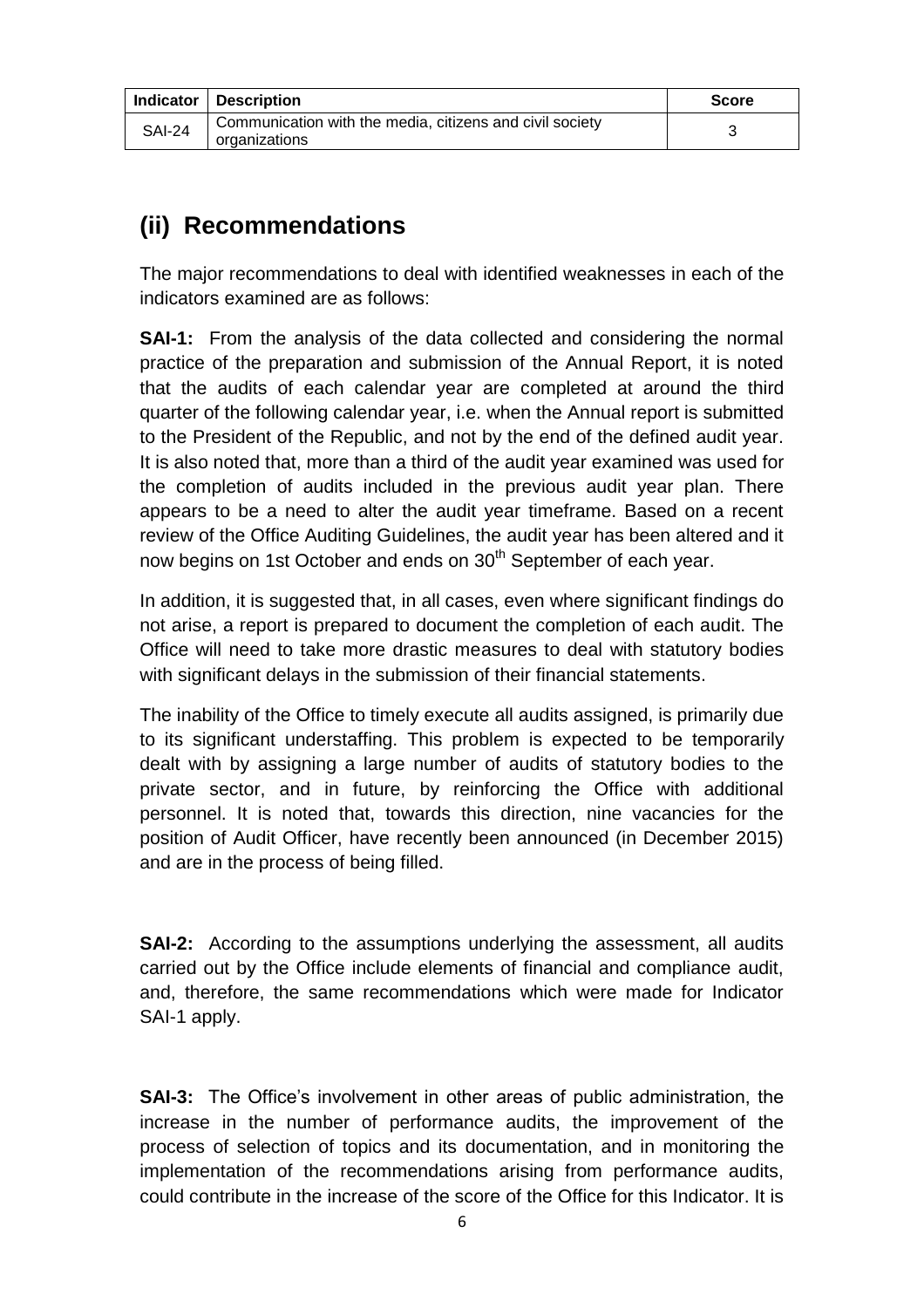noted that, during the audit year 2014-2015, audits have been conducted in the areas of defence (confidential), town and planning and management of Turkish Cypriot properties, while environmental audits in relation to the management of water resources and waste also commenced.

**SAI-5:** The score received could be improved if a process to compare results against the objectives of the Office was established and use was made of feedback from its stakeholders. We also recommend that the Office considers its involvement in evaluating the systems for generating national statistics, the privatization of statutory bodies, the country economic and financial environment etc., which are considered to add value to the services it offers.

**SAI-6:** To enhance the independence of the Audit Office, financial and organisational independence should be promoted. Legal immunity for the Auditor General should be adopted.

**SAI-7:** The current follow-up mechanism for pending audit issues could be improved, by designing a more proactive follow-up system.

**SAI-8:** The Office should proceed with the development of a strategic plan and draw up an annual plan based on its needs. Specifically:

**(i)** A strategic plan should be developed based on the requirements of the Office, which should cover the major functions of the Office and should identify the areas that need to be improved. The strategic plan should also include a framework and Indicators measuring the desired deliverables, identifying the work to be carried out, in order of importance, to achieve the goals of the strategic plan, while recognizing the risks that may arise in case of failure.

**(ii)** The strategic plan, which should be published, should be prepared by the Management of the Office, while giving all staff the opportunity to participate to a certain extent in its preparation. An annual monitoring process of the implementation of the strategic plan should be determined. The process of developing the plan should include clear responsibilities, actions and a timetable and should take into account the implementation of the previous strategic plan.

**(iii)** The annual plan should include:

- clearly defined activities, timeframes and responsibilities,
- all main support services, such as financial management, human resources management and training, computerization, etc.,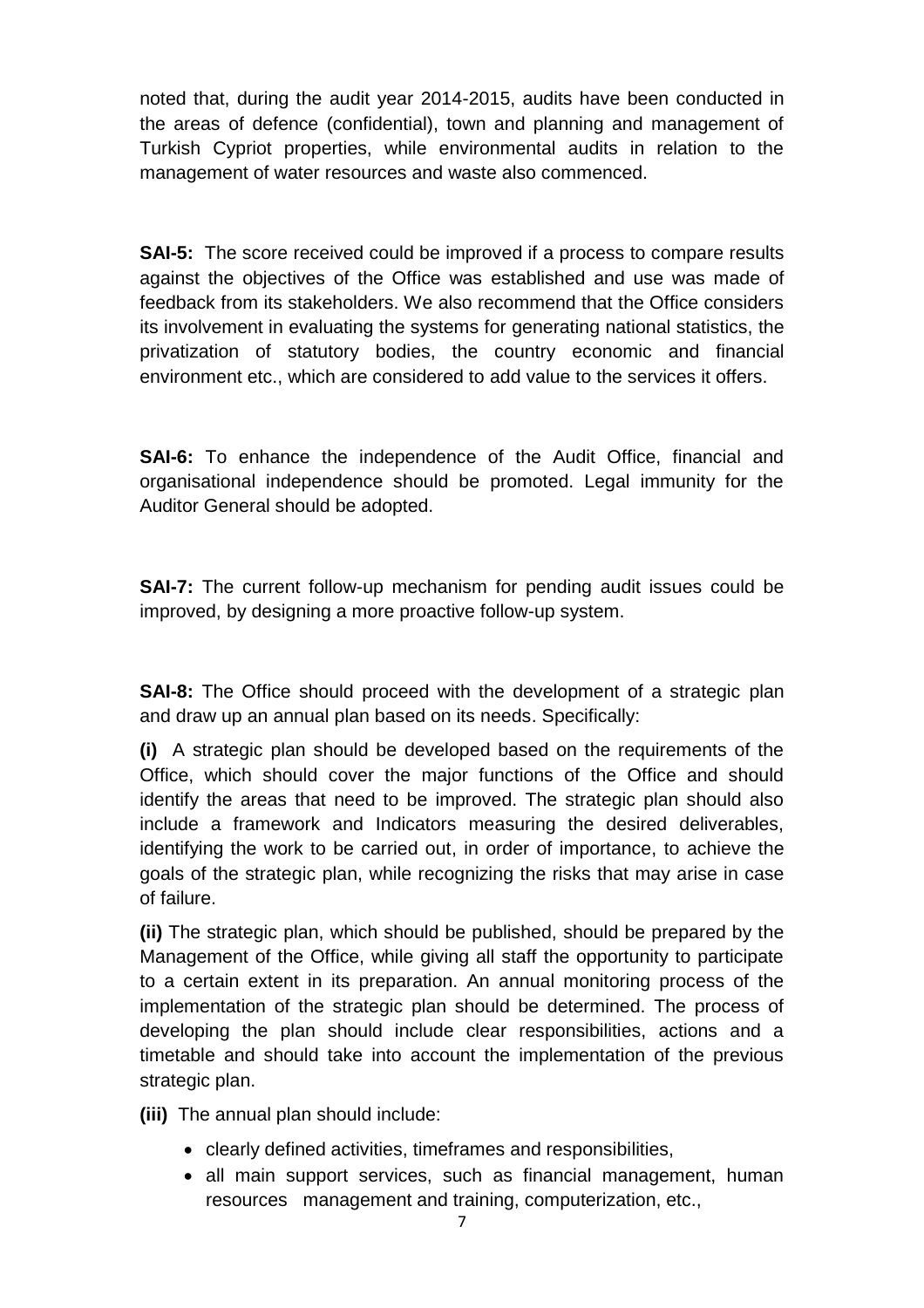- a clear connection to the strategic plan,
- risk analysis,
- measurable results indicators, and
- baselines of current performance and milestones for major Indicators.

**SAI-9:** We recommend that, in the context of annual audit planning, the riskbased approach followed is documented, an indicative timeframe for carrying out the audits therein is prepared and the evaluation of the implementation of the annual plan at the end of each audit year is documented. Furthermore, the development of system evaluating potential risks for the non-implementation of the audit plan and the prioritization of work on a general level, in a manner that takes into account the need to maintain quality, will contribute in ensuring a standard of quality that is appropriate to the work of the Office. The review of audit work should be done against clearly established quality standards and should be appropriately documented. Finally, for purposes of applying the provisions of ISSAI 40, it is appropriate to establish a quality assurance system, in accordance with the detailed recommendations made for Indicator SAI-10.

**SAI-10:** For the purpose of the implementation of ISSAI 40, it is necessary to establish a quality management system of audits carried out by, or on behalf of, the Office.

According to the PMF, reviews of samples of completed audits should be performed at least annually, based on specified selection criteria, for the purpose of ensuring the quality of audit work. In accordance with the International Standards of Supreme Audit Institutions (ISSAI 40), the officers designated to select the sample for review and to conduct these reviews should be independent, i.e. not involved in the audit work or in any quality control process of the work.

According to the standard, it is imperative that there are written procedures and/or quality assurance programs for all types of audits carried out. These documents should determine the frequency of quality assurance reviews, which should be respected. The responsibility for the quality assurance procedures should be assigned to an officer or group of officers with sufficient and appropriate experience and authority in the Office. The review should result in clear conclusions and, where appropriate, include recommendations for corrective actions in case of deficiencies detected. The results should be forwarded promptly to the Auditor General, while the examination of the conclusions of the reviews should be documented by senior levels of management. In the context of the above activities and according to the provisions of ISSAI 40, the Office may consider the possibility of assigning the independent review of its procedures to a suitable external body.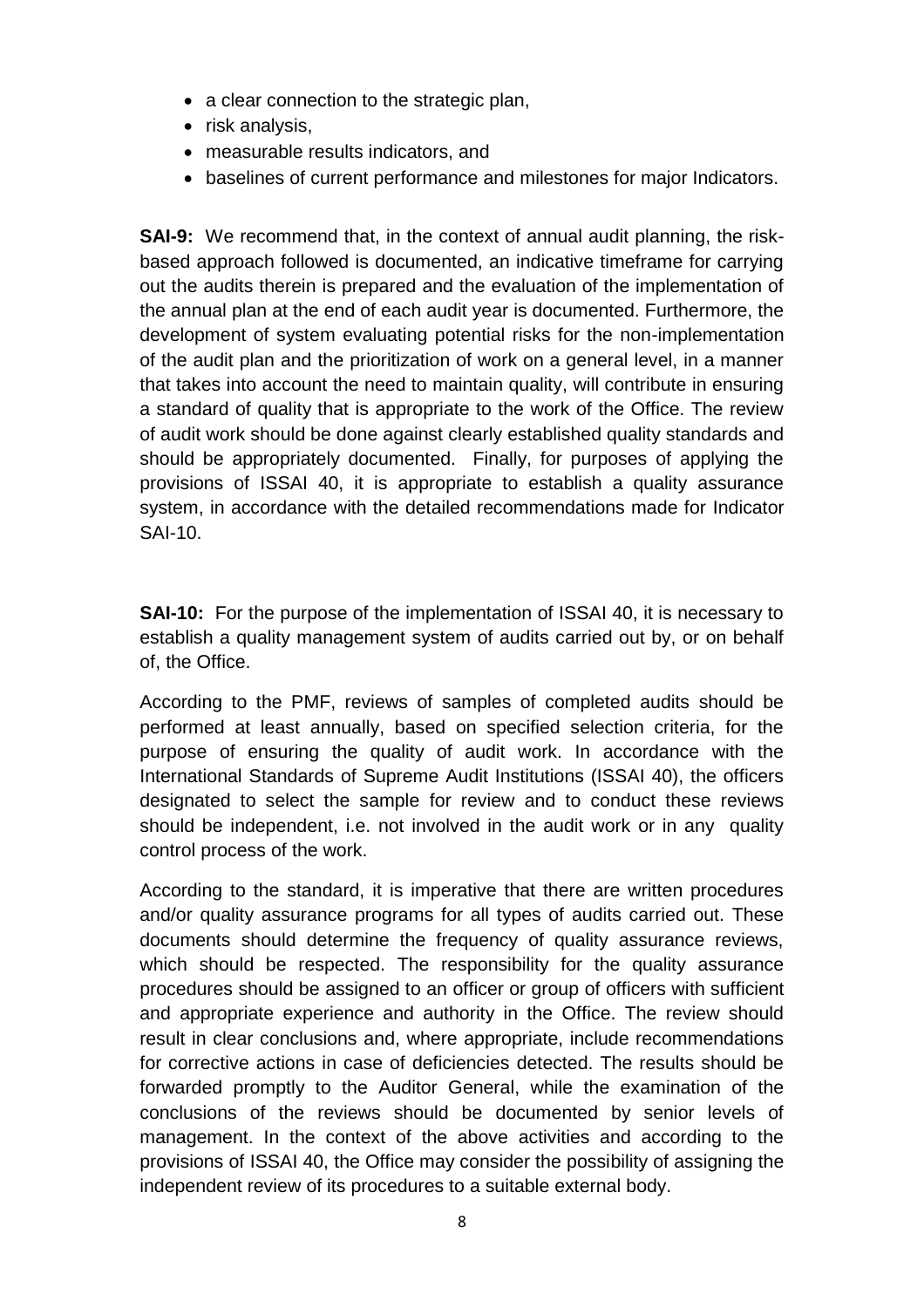In the case of assigning the performance of audits to third parties (e.g. hiring services), ISSAI 40 provides that policies and procedures should be established, providing reasonable assurance that the parties who carry out the audits comply with relevant ethical requirements and are bound by signing confidentiality agreements. The Office should also ensure, through its procedures, that the parties possess the necessary competence and are committed to the required ethical principles in order to perform the work of the Office in accordance with the relevant standards and legislation and assist the Office in issuing appropriate, under the circumstances, reports. It should be ensured that all documentation (e.g. working papers) is the property of the Office, regardless of whether the work is carried out by external auditors and that those entrusted with audit work operate an effective quality control system. The established procedures for the selection of firms/persons entrusted with audit work by the Office, should be based on their competence to carry out the outsourced audits and the Office should implement a system to prevent and manage conflicts of interest between the external auditor and the audited entity, which should be included in the written contract.

**SAI-11 & 13:** The Office can improve the quality and technical support offered to its audit officers by organizing more training seminars at regular intervals in collaboration with experts, and by allowing for more training time, within the capacity of the Office. Also, we recommend that the setting up of a quality control team is considered, which will examine, on a sample basis, the procedures followed and the working papers in order to ensure the quality of audit work. Alternatively, the assigning of this work to other Professional Bodies (e.g., ICPAC, ICAEW, ACCA) could be considered, while the assigning of independent review of the overall system of quality control (such as a peer review) to other Supreme Audit Institutions, at regular intervals (e.g. every 5 years) could also be considered.

Finally, we recommend that, wherever possible, an officer with a professional qualification in accounting should participate in the groups carrying out audits of financial statements which are prepared on an accrual basis.

**SAI-12:** As mentioned in chapter "Indicators SAI-11 and SAI 13", the technical support offered to the officers needs to be improved and strengthened in order to address the shortcomings presented above.

The documentation process of documenting audit work at all stages should be improved, in order to comply both with the applicable auditing standards, and the issued Auditing Guidelines. The Auditing Guidelines are in need of an update, which is expected to be addressed by their revision by the Working Group set up for this purpose. We suggest that, within the revision of the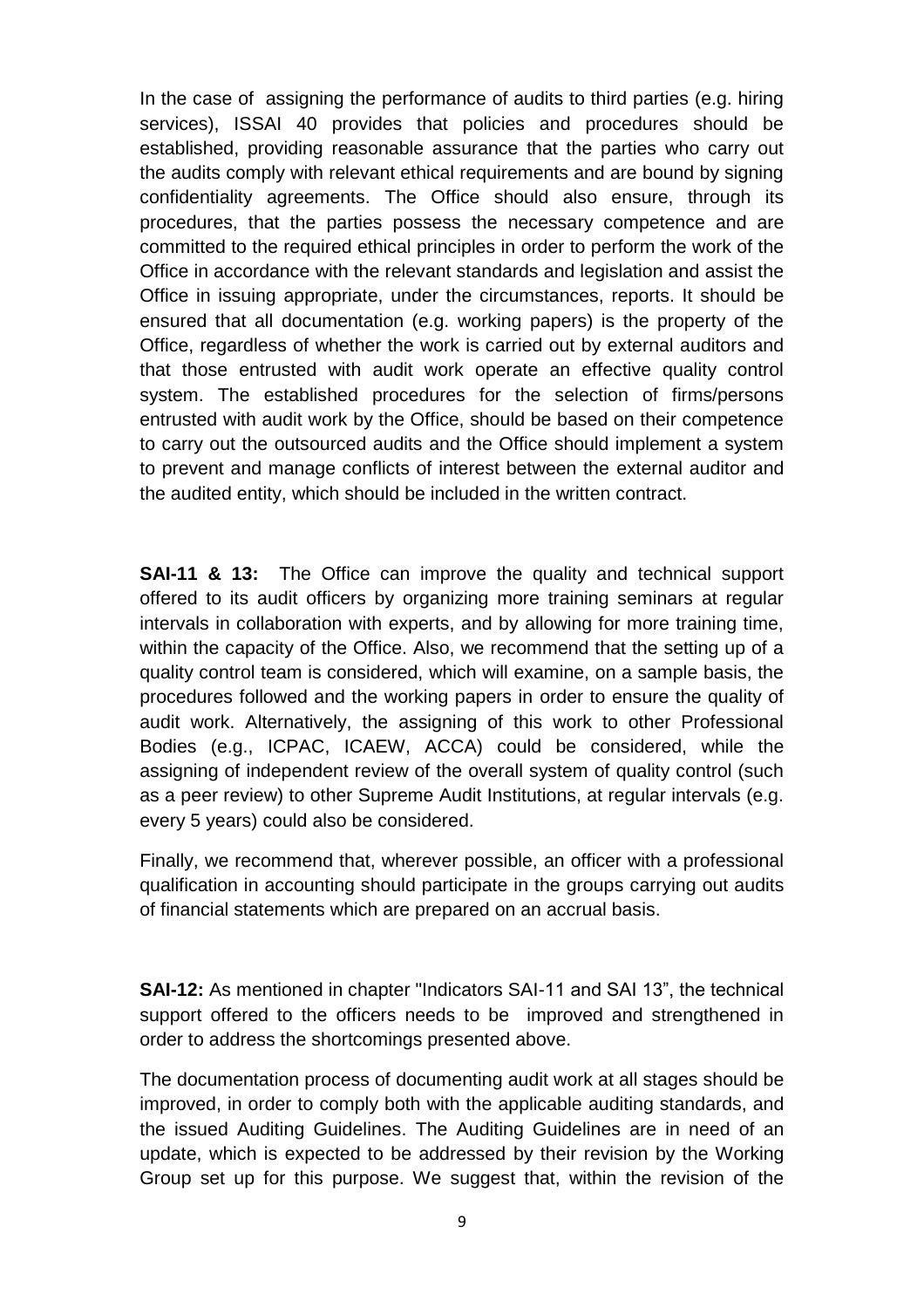Guidelines, quality assurance procedures are defined, as described in detail in chapter "SAI-10", in order to monitor compliance with the respective applicable auditing standards and Auditing Guidelines in all cases.

There is a need to provide adequate evidence in the audit planning documents of the understanding of the audited organization by the audit team.

The Office may consider the possibility of hiring expert services for further improvement of the audit procedures and the possibility of performing market research into financial audit manuals and audit software, in addition to the existing TeamMate software. In particular, we propose examining the possibility of utilising an audit software and manual, which would define the audit steps and would provide guidance on the audit work to be carried out in accordance with auditing standards, and the presentation of this work in the audit files. Also, there are audit software options and manuals which give guidance on the presentation of financial statements. It would also be useful to consider hiring services regarding to the establishment of sampling techniques. It is stressed that, as stated above the implementation of quality assurance procedures will be vital, so as to monitor the uniform application and use of the available software by the Office.

Auditors should evaluate whether or not uncorrected misstatements are material, individually or in aggregate.

Documentation procedures must be followed in all cases and, where applicable, we recommend that the processes of documenting audit work at the stages of planning, carrying out and completion of an audit, are distinct for each type of audit, such as financial, compliance and performance audit.Additionally, compliance with the procedures for the timely preparation and the format of the working papers must be documented at the completion stage. Moreover, audit reports must contain all required elements and auditors must provide adequate evidence that the audit opinion formed is based on evaluation of the conclusions drawn from the audit evidence obtained.As mentioned above, the revision of the Auditing Guidelines of the Office is currently in process. It is expected that many of the weaknesses mentioned will be addressed through the adoption of the revised Guidelines, some of which have already been put into practice. Specifically, revised Audit Guideline No. 1, which was put into effect on 24.7.2015, provides that, for the selection of audit areas and the audit scope (given the available man-days), the risk-assessment, the materiality level and the evaluation of internal control systems, should be taken into account, among other factors. In addition, a working paper should be prepared, containing the audit topics selected by the Section heads, in cooperation with the Directors of Audit/Senior Principal Auditors, to be audited during the planned audit. It is also explicitly mentioned in the Guideline, that the completion of the programs should be done electronically using the TeamMate software.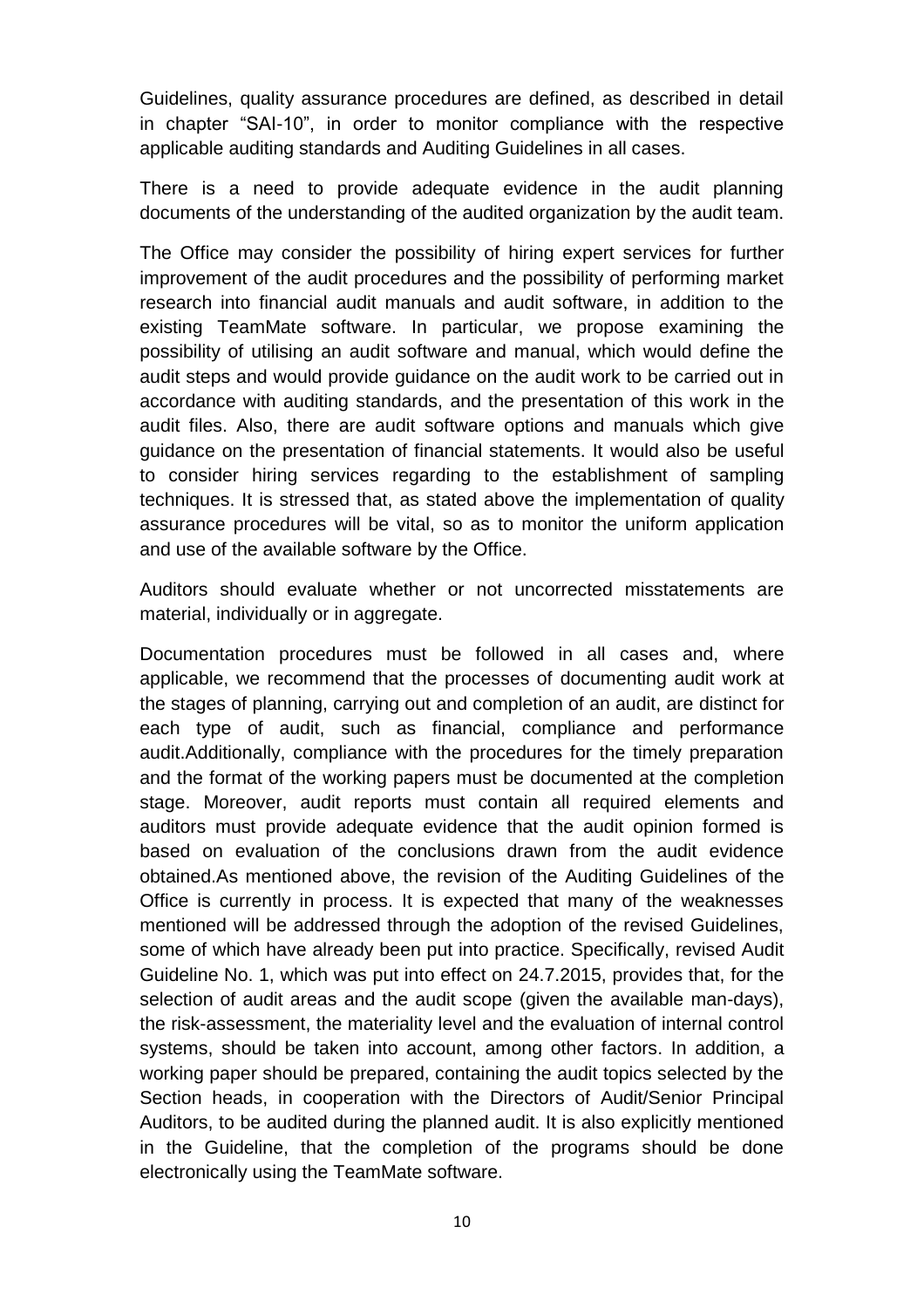Further specific recommendations arising from the sample examined, for each dimension tested, are listed below:

#### **(i) Planning financial audits.**

The standard audit programs should be improved so that the planned audit procedures are in line with the risk assessment and address the risk of fraud and non-compliance with laws and regulations.

#### **(ii) Implementing financial audits.**

- The approval and implementation of the standard program prepared for statutory bodies will facilitate the application of uniform audit procedures.
- The final signed financial statements (together with the independent auditor's report) the letter of representations, the letter of pending legal cases, as well as the final management letter should be included in the audit file, with references to the audit work done.
- In cases where planned audit procedures are not performed, relevant explanations should be recorded in the working papers, properly reviewed by the Section Heads.

#### **(iii) Evaluating audit evidence, concluding and reporting in financial audits.**

- The guidance regarding the form and content of working papers (in printed and/or electronic form) should be revised so as to ensure uniformity and quality in presenting and assembling audit findings, and their summary in a way that the expressed audit opinion, where an auditor's report is issued, is verified. At the same time, it is necessary to specify the requirements for numbering and referencing of working papers, in order to facilitate their review and improve the audit file presentation.
- In order to substantiate the audit opinion, the preparation of a working paper with the audit conclusions and the duly documented opinion on the financial statements, would be useful.
- In cases involving independent auditors, there should be an established procedure that ensures the process of reviewing their work, in accordance with auditing standards.
- A working paper with all the adjusting entries should be recorded in the audit file. Also, uncorrected misstatements that were identified during the audit should be collectively evaluated based on their aggregate materiality.
- The review of the audit work by the Section Heads should be adequately documented. Additionally, where the audit is carried out with the use of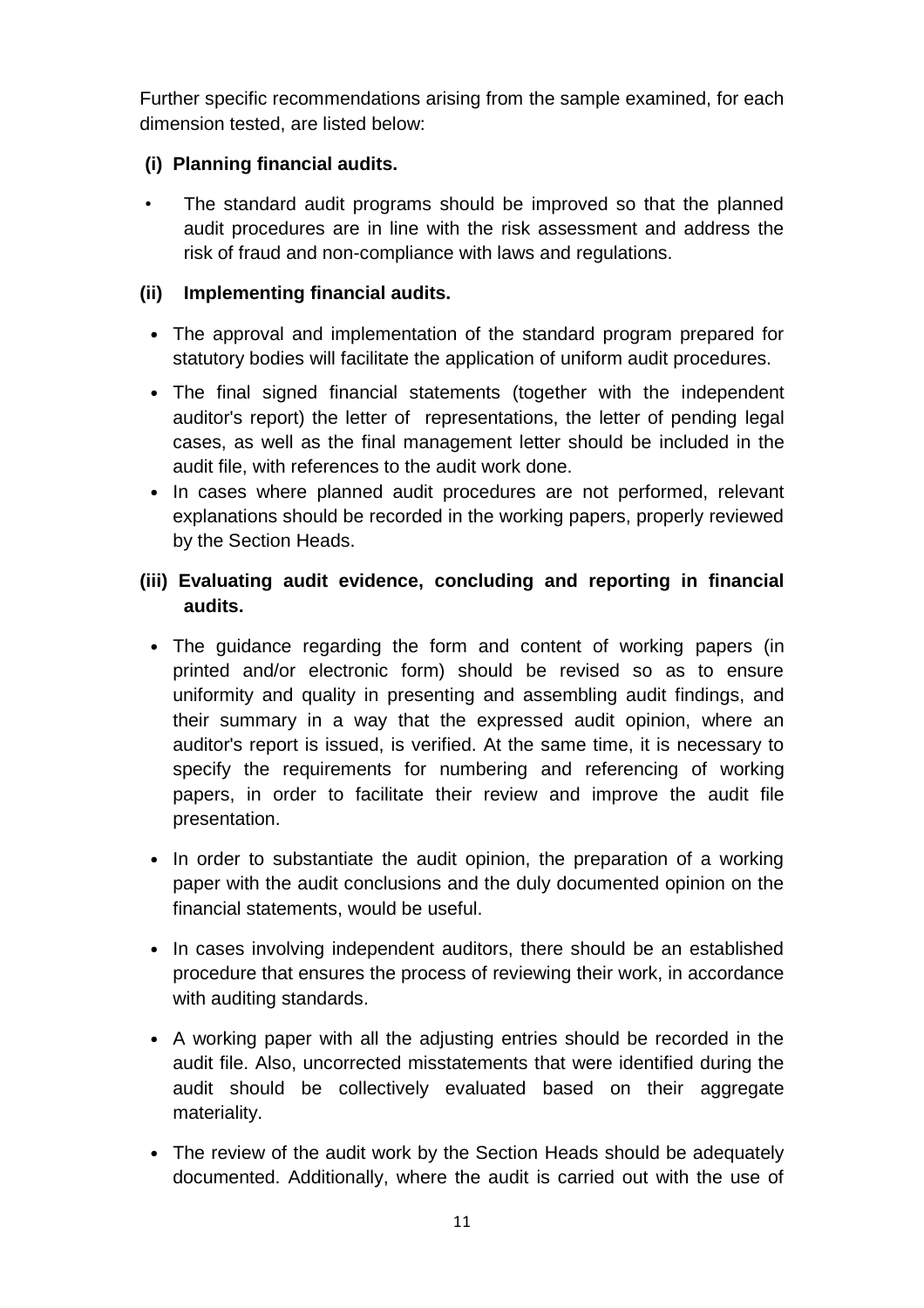TeamMate software, the process of electronic "completion" of the audit should be followed, so that no changes are permitted in the final working papers.

- It would be good practice to complete Part II of the Audit Planning form(AO7), in which the date of the audit completion, and any discrepancy between the actual and budgeted man-days, as well as relevant comments, are recorded. As a result, information will be included in the audit file regarding the implementation of the plan, which is necessary for the evaluation of the audit and/or of the auditors, as well as for planning the following audit.
- Where there no significant audit findings, we recommend that a letter is sent to the audited entity, informing them, in writing, of the completion of the audit and of the fact that there were no significant observations.

**SAI-14:** The weaknesses concerning risk assessment and the determination of the materiality level is expected to be resolved with the implementation of the revised Audit Guideline no. 1, regarding audit programs, which was put into effect on 24.7.2015.

As mentioned in chapter "SAI-11 and SAI-13", the technical support offered to officers needs improvement and strengthening.

The Office may consider the hiring of expert services and encourage cooperation with other Supreme Audit Institutions, in order to improve the audit procedures further.

Also, we recommend that, during the review of the Auditing Guidelines, quality assurance procedures in relation to compliance audits should be established, as described in detail in chapter "Indicator SAI-10", so that, in all cases, compliance is monitored, with the Auditing Standards and Auditing Guidelines.

Where possible, we suggest that the documentation procedures of audit work at the stages of planning, performance and completion of an audit, are distinguished into the different types of audit, i.e. financial audit, compliance audit and performance audit.

Additional specific recommendations arising from the sample assessment, for each dimension examined, are listed below:

#### **(i) Planning compliance audits.**

• The standard audit programs should be improved so that the planned audit procedures comply with the risk assessment and address the risks of fraud and non-compliance with laws and regulations. Also, the audit strategy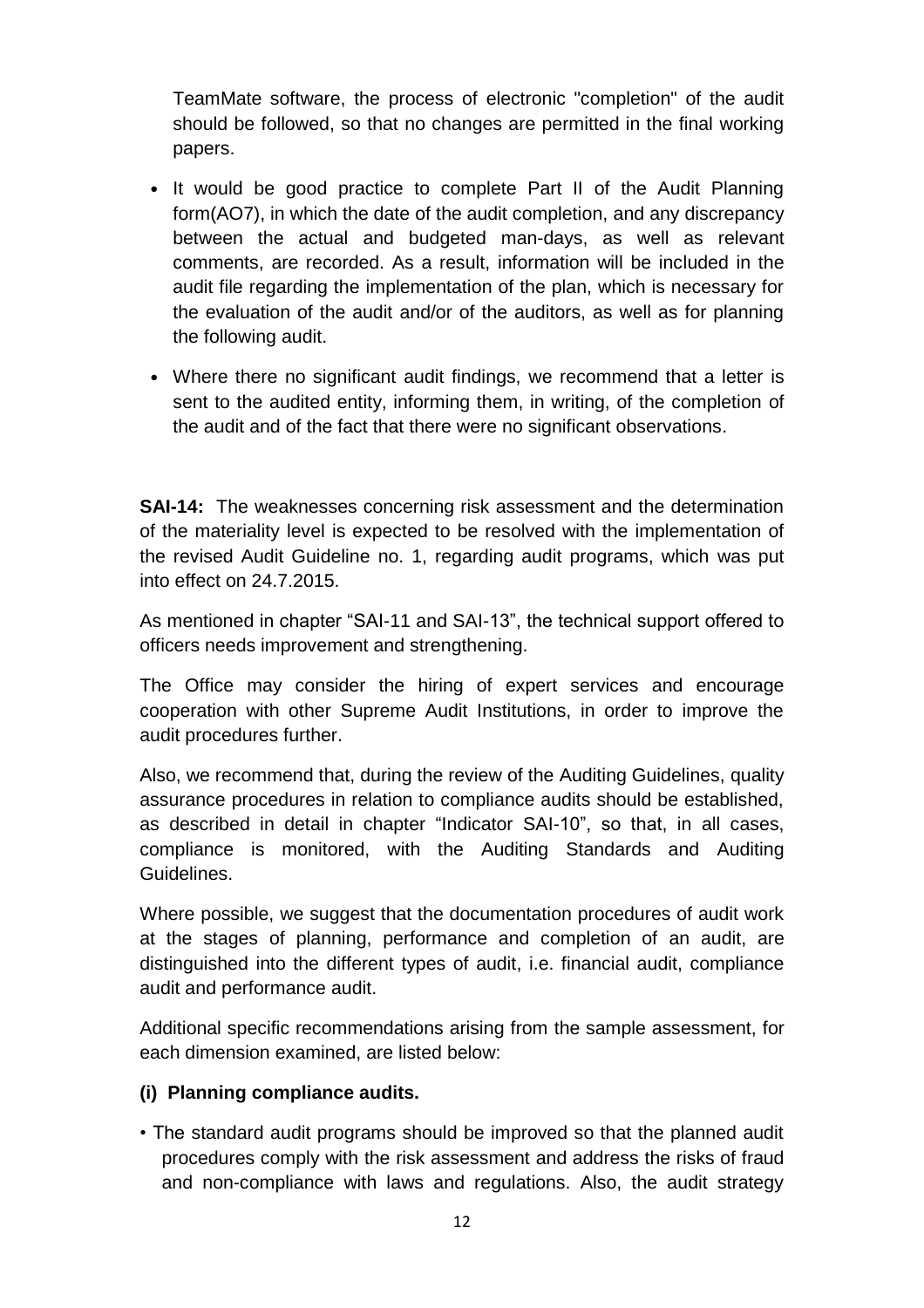should include, inter alia, the main audit areas and the relevant legislation to be examined.

• Procedures for informing the Sections regarding the work carried out by the Directorate of Technical Audit should be established.

#### **(ii) Implementing compliance audits.**

 • Where planned audit procedures are not carried out, justified explanations should be recorded in the working papers, properly reviewed by the Heads of the Sections.

#### **(iii) Evaluating audit evidence, concluding and reporting in compliance audits.**

• The review of the audit work by the Section Heads should be adequately documented.

It would be good practice to complete Part II of the Audit Planning Form (AO7), in which the date of audit completion, any discrepancy between actual and budgeted man-days, as well as relevant comments would be recorded.

 • Where there are no significant audit findings, we recommend that a letter informing the audited entity that the audit was completed and no significant observations were identified, is sent.

**SAI-15:** The Audit Office should take strategic decisions in relation to performance audits. With advice from experts it can shape policies and principles for the implementation of these audits, as well as improve the quality and technical support and training offered to audit officers. It is suggested that, at a later stage, purposes, visits by other Supreme Audit Institutions (SAIs) for quality monitoring, is planned at regular intervals (e.g. every three years).

**SAI-16:** We recommend that an activity plan is prepared for each performance audit, specifying the budgeted days, the timeframe for carrying out the audit, and the members of the audit staff who will be conducting the audit. Performance audit reports should make reference to the auditing standards used and in addition, the follow-up procedures should be formally documented.

**SAI-18:** The Office should establish an effective system of ensuring compliance with the Code of Ethics and determine corrective actions to be taken in case of non-compliance. The establishment of a periodic rotation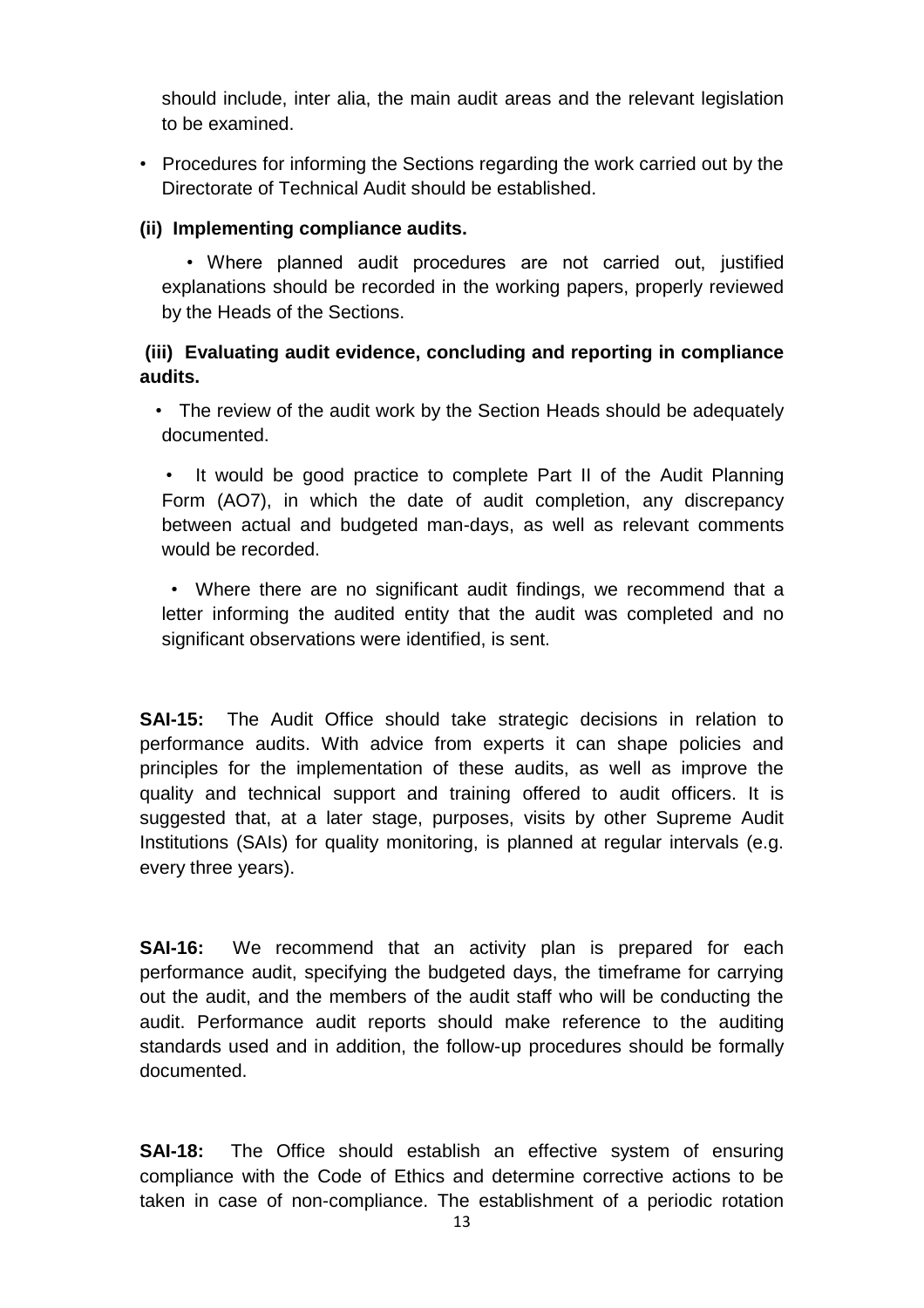policy for staff will contribute in avoiding potential conflicts of interest and it would be useful to assess the vulnerability and resilience of the Office to violations of the principle of integrity.

Dealing with the weaknesses regarding the documentation of the review of the audit work, as explained in chapter SAI-12, the evaluation of the internal control environment and the establishment of clearly defined system for identifying, mitigating and monitoring major business risks, would help to further improve the performance of the Office in relation to this Indicator.

**SAI-19:** The Office may delegate responsibilities for asset management and administrative support functions to a Committee, which would meet at least annually and study suggestions for improvements, proposed either by its members or others. The Committee's decisions should be supported by financial and qualitative data, properly documented. Important decisions could be included in the Annual Report, for transparency.

**SAI-20:** We suggest that a procedure for holding (e.g. monthly) management meetings for decision-making purposes is established. Additionally, we suggest that periodic meetings of the management with all staff are held, e.g. on a quarterly basis or at a frequency deemed necessary, in order to inform the staff about issues the Office is confronted with and to timely communicate management decisions which have a direct impact on staff (e.g. decisions of announcing vacancies, staff secondments to other Services, proposed changes in the structure of the Office etc.). It would be important to develop training strategies for professional development and incentives for improving staff performance, as well as to define key indicators in relation to human resources and establish a monitoring system to assess annually the achievement of the targets in the human resource strategy.

**SAI-21:** It is recommended to develop and implement an annual plan for professional development and training, which will be in line with the strategic objectives of the Office. The plan should be based on training needs of staff, identified in the annual staff appraisals, and be linked to training needs of the audit teams within the Office.

**SAI-22:** We recommend the establishment of a formal communications strategy plan, which will be assessed at regular intervals by the interested parties, with respect to its effectiveness. In this way, the communications strategy will be continuously adjusted and improved.